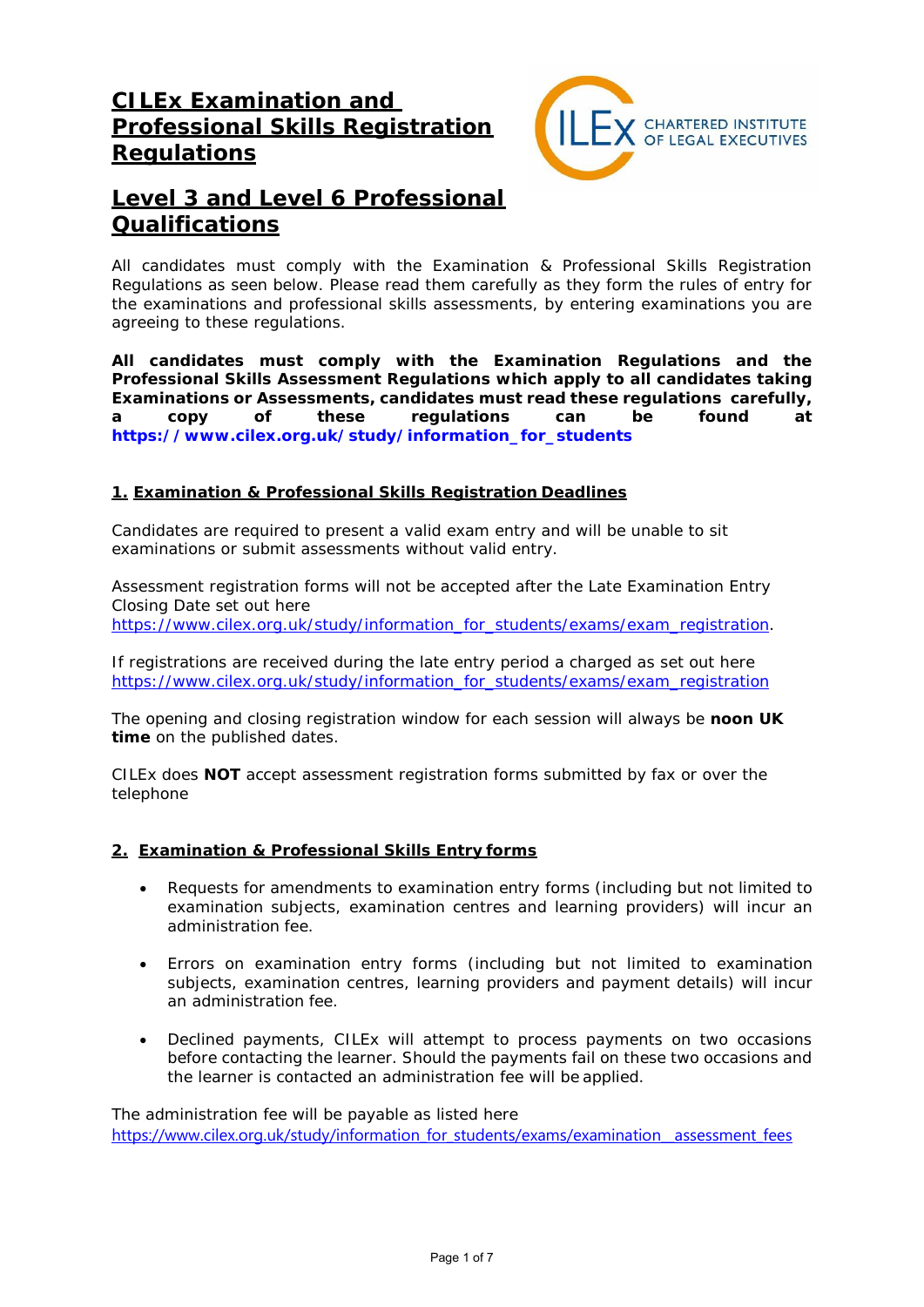## **3. Accredited Centres**

ALL candidates are required to study the units they are entering for with a CILEx accredited centre (course/learning provider). Candidates who have not studied with a CILEx accredited centre will **NOT** be entered into the examination session and any examination scripts or professional skills assessments submitted will **NOT** be marked or quality assured by CILEx.

Candidates **MUST** select the correct accredited centre, examination centre and examination unit when entering examinations or professional skills assessments.

An administration fee will be charged should the form be incorrectly completed.

#### **4. Examination Centres**

#### **UK Based Candidates:**

Candidates should take their examinations at their CILEx accredited centre (course provider), with the exception of distance learning candidates (including CILEx Law School, Cardiff College Online, Guildford College, Law Academy, Newcastle College Online and Heart of Worcester College of Technology) who MUST take their examinations at a CILEx external examination centre by choosing a centre from the list provided on the examination entry form.

Candidates taking examinations at a CILEx external examination centre must pay the external centre fee as listed here https://www.cilex.org.uk/study/information\_for\_students/exams/examination\_assessment\_fees

Candidates who wish to change the external examination centre after the form has been submitted will be required to pay an external centre fee for the new centre. External Centre venue details can be found at [https://www.cilex.org.uk/study/information\\_for\\_students.](https://www.cilex.org.uk/study/information_for_students.)

There is no external centre fee for Professional Skills Assessments.

#### **Overseas Candidates:**

Candidates studying at an Overseas CILEx accredited centre should take their examinations at their accredited centre (course provider), with the exception of overseas distance learning candidates (including CILEx Law School, Cardiff College Online, Guildford College, Law Academy, Newcastle College Online and Heart of Worcester College of Technology) who are required to organised their own examination centre, which must meet CILEx's examination centre requirements. Overseas distance learning candidates MUST contact CILEx **prior** to submitting the examination registration by contacting [awards@cilex.org.uk.](mailto:awards@cilex.org.uk) The fees for the examination centre are to be paid by the candidate.

Details of countries eligible for the overseas reduced assessment fee can be found at [https://www.cilex.org.uk/study/information\\_for\\_students](https://www.cilex.org.uk/study/information_for_students)

Candidates taking examinations at an overseas external centre will **NOT** be required to pay CILEx an external examination fee.

#### **5. Candidates sitting/submitting at more than one centre across Levels 3 and 6**

Candidates studying at more than one accredited centre or sitting exams at both Level 3 and 6, are required to complete an examination entry **per** centre or level.

Candidates completing an exam at the wrong centre will be considered null and void by

CILEx and the examination will not be marked or quality assured by CILEx. Refunds and Credits are not available in these instances.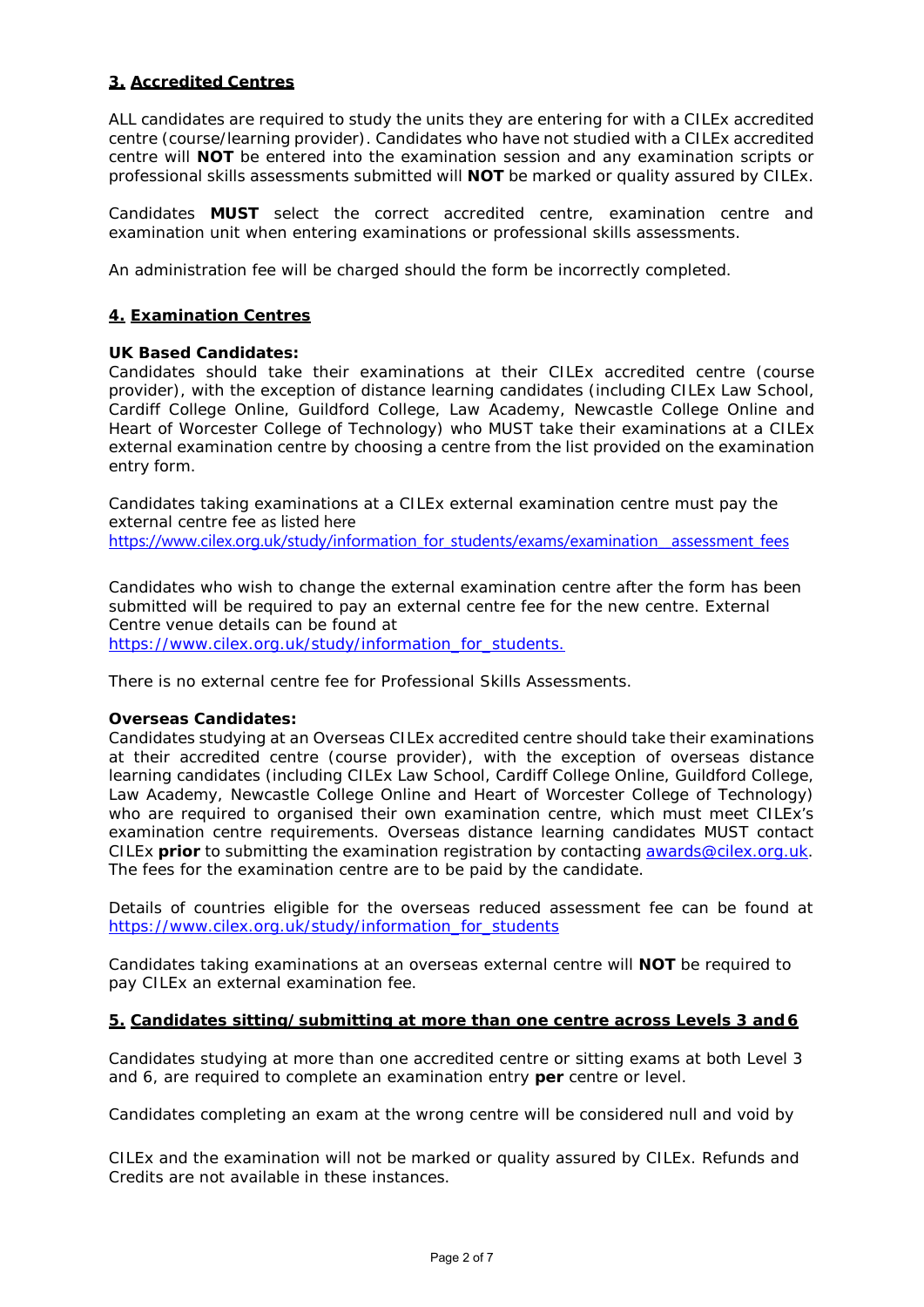## **6. Professional Skills Assessments**

It is essential that all candidates discuss Professional Skills Assessments with their tutors **before** deciding whether to register to have their assessments submitted for the examination session submission window.

CILEx will **NOT** refund or credit any Professional Skills assessment registration fees not submitted to CILEx because the centre does not consider the assessment meets the criteria for the pass standard.

CILEx will **NOT** refund or credit any Professional Skills assessment registration fees not submitted to CILEx because the centre does not deliver or the student does not submit their assessment in sufficient time to meet the centre or CILEx deadlines.

#### **7. Examination Clashes**

Candidates wishing to enter more than one examination scheduled at the same time must be aware that examinations will be rescheduled to take place back to back on the same day with minimal breaks. Candidates will be supervised at all times.

Candidates must ensure they are able meet the requirements where there are examination clashes. CILEX will **NOT** refund or credit where the candidate is unable to sit exams due to the clash.

#### **8. Resit Candidates**

Resit candidates **MUST** check first with the CILEx accredited centre where they have studied the CILEx unit to confirm they are permitted to resit the examination at the centre. If the centre can accommodate the resit, written confirmation from the centre **MUST** be sent to [awards@cilex.org.uk](mailto:awards@cilex.org.uk)

This **MUST** be done **before** registering for examinations or professional skills assessments. Candidates will be unable to sit their examination or submit professional skills assessments without written confirmation being provided to CILEx.

Where the accredited centre is unable to accommodate the resit, candidates should enter themselves at a CILEx external centre and pay the external centre fee per examination unit entered.

#### **9. Eligibility**

Level 3 candidates must be enrolled as valid members with CILEx. Subscription fees and any associated fees should be up to date and paid at the time of entering examinations, sitting examinations and receiving examination results/certificates. If candidate subscriptions or any associated fees are not paid in full by the examination results release date, CILEx will withhold candidate examination results.

Level 6 candidates studying the Professional Higher Diploma in Law and Graduate 'fasttrack' Diploma must be enrolled as valid members with CILEx and their subscription fees and any exemption fees should be paid up to date at the time of entering examinations, sitting examinations and receiving examination results/certificates. If candidate subscriptions or any associated fees are not paid in full by the examination results release date, CILEx will withhold candidate examination results.

Level 6 candidates studying the Single Subject Diploma are not required to be enrolled as members with CILEx, but must pay the **non-member fee** as listed here [https://www.cilex.org.uk/study/information\\_for\\_students/exams/examination\\_\\_assessment\\_fees](https://www.cilex.org.uk/study/information_for_students/exams/examination__assessment_fees) per examination entry. This is **NOT** required per unit entered.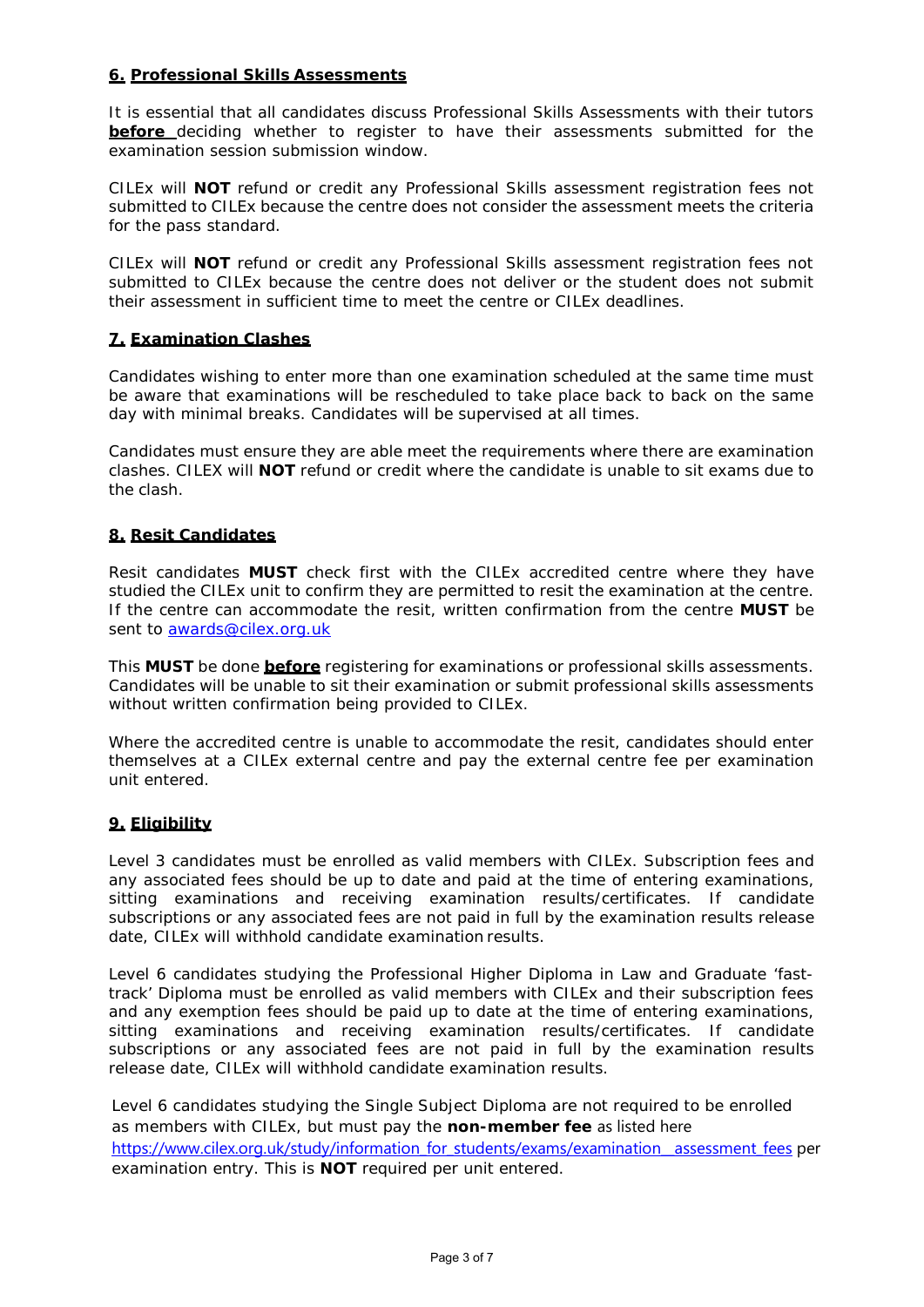#### **10. Fees**

The correct fee **MUST** be submitted with the examination registration application. Applications received without the correct fee will incur an administration fee.

CILEx will **NOT** issue invoices for examination fees. Examination fees must be paid in full at the time of registration.

It is the candidate's responsibility to ensure that the correct examination registration entry and appropriate fees are submitted by the deadline. This is particularly relevant if a candidate is dependent on a  $3<sup>rd</sup>$  party (e.g. employer, college) for the payment of fees.

Requests for a credit must be received with supporting evidence set out in the Key Dates & Deadlines document here [https://www.cilex.org.uk/study/information\\_for\\_students.](https://www.cilex.org.uk/study/information_for_students) Decisions regarding credit requests will be sent within 21 working days of receipt by CILEx on the provision that all required evidence has been provided to CILEx.

#### **Your Right to Cancel:**

You can cancel your entry without giving any reason within 14 days of the application being received by CILEx. Fees will not be refunded or credited after the cancellation period.

You must inform us of your decision to cancel your entry, by either emailing [awards@cilex.org.uk](mailto:awards@cilex.org.uk) or using the form in Appendix A. To meet the cancellation deadline, it is sufficient for you to send your communication before the 14 days' cancellation period has expired.

We will reimburse all payments received from you for the entry, no later than 14 days from the day on which received your communication of cancellation. We will use the same means of payment as you used for the initial transaction, unless you have expressly agreed otherwise. In any event, you will not incur any fees as a result as such reimbursement.

After the cancellation period has expired if a candidate enters themselves in error, the centre does not deliver or the candidate does not submit their assessment in sufficient time to meet the centre or CILEx deadlines fees will not be refunded.

#### **Complaints:**

We will try our very best to resolve your problem informally. In the first instance, please raise your informal complaint with the person or department you are dealing with as soon as possible.

You can do this in writing, over the telephone or, where relevant, in person. Every effort will be made to resolve the issue informally, and within the timeframe agreed between you and the member of staff concerned.

You have the right to initiate a formal complaint at any stage, we would ask you to consider using the informal route to resolution in the first instance. If you remain dissatisfied please email [customerservice@cilex.org.uk](mailto:customerservice@cilex.org.uk) to make a formal complaint.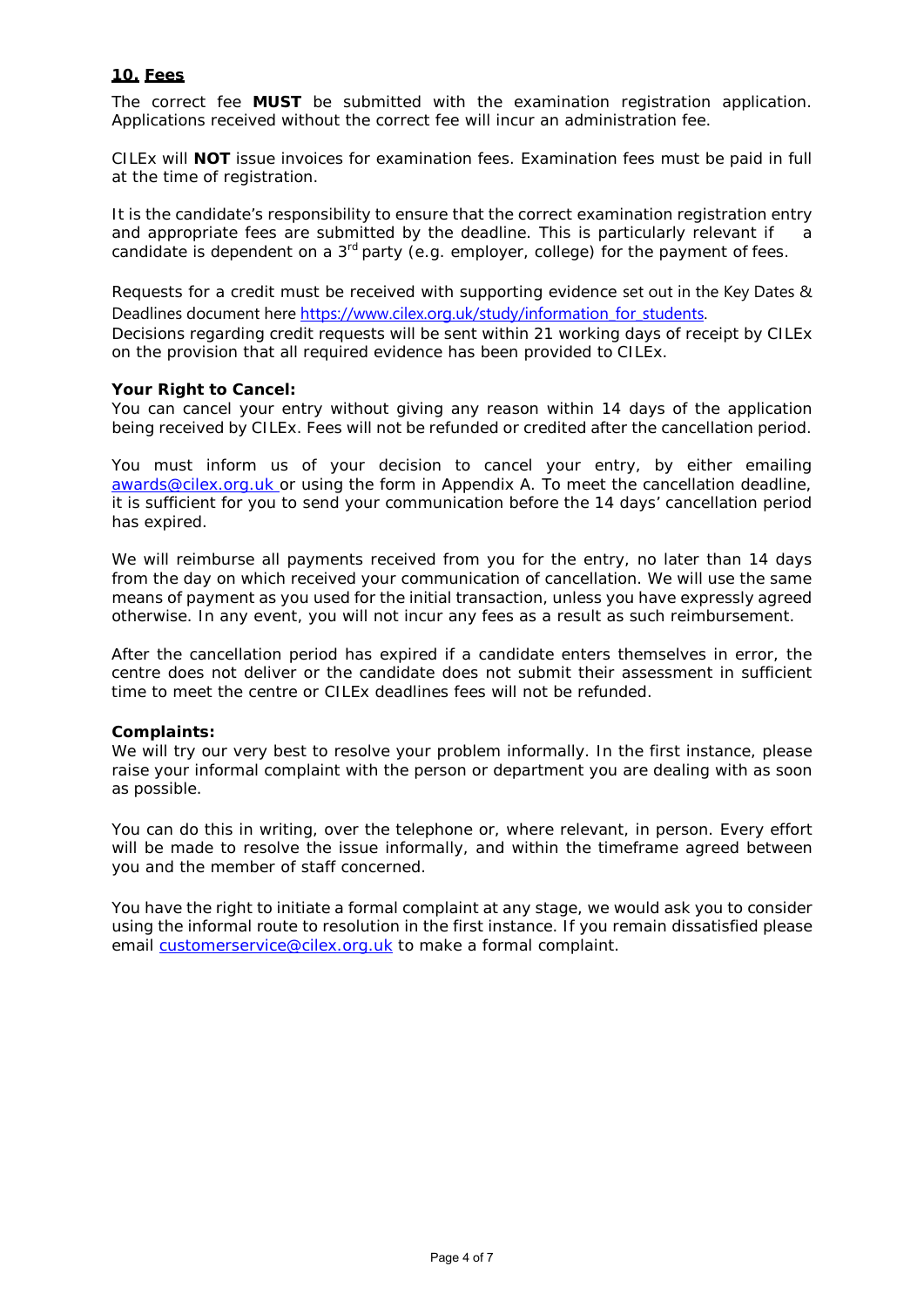#### **11. Reasonable Adjustments, Access Arrangements and Special Considerations**

#### **Reasonable Adjustments:**

Reasonable Adjustments can be made for students taking examinations or assessments to alleviate or remove the effect of a disability which places students at a substantial disadvantage, to enable them to demonstrate their knowledge, skills and understanding to the levels of attainment required by the specification for that unit.

#### **Access Arrangements:**

Access arrangements are for students who have temporary injuries, temporary illness or other indisposition and/or protected characteristics under the Equality Act 2010 (with the exception of disability which is addressed in the reasonable adjustments policy) which present a barrier to accessing the examination/professional skills assessment. The additional protected characteristics for access arrangements are: age, gender reassignment, race, religion and belief (including philosophy), gender, sexual orientation, pregnancy and maternity, marriage and civil partnership.

Access arrangements are intended to assist students to demonstrate their attainment without affecting or circumventing the assessment requirements.

#### **Special Consideration:**

Special consideration may be given, **following** an examination, to students who were disadvantaged when they took the examination, by illness, injury or adverse circumstances. Special consideration cannot remove the difficulty which was faced, but instead attempts to go some way to assist the student affected.

Special consideration may result in a small adjustment to the mark of the candidate. The size of the adjustment depends on the individual student's circumstances and the evidence presented. In accordance with CILEx policy, the **maximum adjustment permitted is 5%**.

A special consideration application does not automatically lead to a mark adjustment. Each application is considered on its merits.

Special consideration is not permitted for the Professional Skills assessments (Client Care Skills and Legal Research Skills).

Learners who consider they may require adjustments or considerations MUST ensure they are familiar with the CILEx Policies which can be found at [https://www.cilex.org.uk/study/information\\_for\\_students](https://www.cilex.org.uk/study/information_for_students)

All requests must be made in writing, using the relevant application form, all of which can be located at [https://www.cilex.org.uk/study/information\\_for\\_students.](https://www.cilex.org.uk/study/information_for_students.) Requests **MUST**  be received by the deadline set out in the Key Dates & Deadlines document here [https://www.cilex.org.uk/study/information\\_for\\_students](https://www.cilex.org.uk/study/information_for_students)

All applications must be received with supporting evidence.

#### **12. Examination Registration Acknowledgements**

#### **Online:**

Automatic acknowledgements are generated immediately for online examination registrations. Candidates **MUST** check their entry and contact [awards@cilex.org.uk](mailto:awards@cilex.org.uk) immediately if there are any issues with the entry.Candidates who do not receive an automatic acknowledgement **MUST** contact the assessment team by email [awards@cilex.org.uk](mailto:awards@cilex.org.uk) 5 working days after submitting their entry to confirm that it has been received.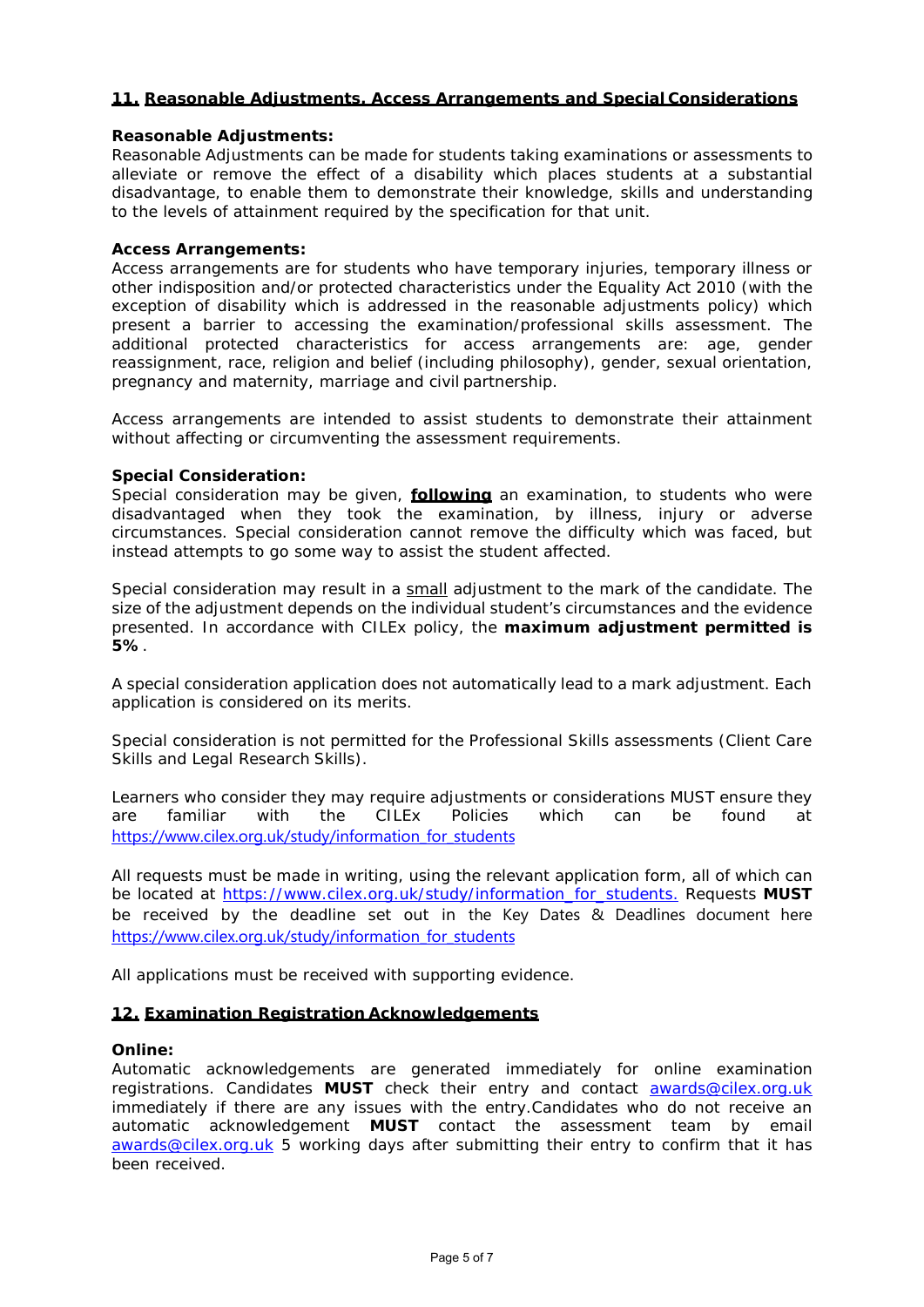#### **Offline (paper copy):**

CILEx will acknowledge receipt of offline (paper copy) examination registration forms within 5 working days of receipt. Candidates **MUST** check their entry and contact [awards@cilex.org.uk](mailto:awards@cilex.org.uk) immediately if there are any issues with the entry.

Candidates who do not receive an acknowledgement MUST contact the assessment team by email [awards@cilex.org.uk](mailto:awards@cilex.org.uk) one week after submitting their entry to confirm that it has been received.

Candidates are responsible for ensuring that their examination entry is completed in full with full valid payment and reaches CILEx in sufficient time for the published deadline.

#### **13. Candidate Admission Permits**

Examination admission permits setting out the date, time and examination centre address for each examination are available to candidates online via myCILEx [www.cilex.org.uk](http://www.cilex.org.uk/) at **noon UK time** on the dates set out in the Key Dates & Deadlines document available her[e https://www.cilex.org.uk/study/information\\_for\\_students](https://www.cilex.org.uk/study/information_for_students)

Candidates requesting offline paper copy examination admission permits at the time of examination registration will have these issued by post.

The examination admission permit **MUST** be presented at each examination, therefore candidates requesting an online version, must have access to printer facilities.

**Please Note:** Professional Skills assessments appear on examination admission permits, however, they are not live examinations.

#### **14. Candidate Identity Checks**

Candidates must present proof of identity at the examination centre in addition to their examination admission permit. A list of the various forms of ID, which can be presented appears on the CILEx website. This information is also contained in the Level 3 and Level 6 professional qualifications handbook available at [www.cilex.org.uk.](http://www.cilex.org.uk/) Candidates with queries about the identity checks should contact the assessment team.

Candidates, who are unable to meet the CILEx identity check requirements, will **not** be permitted to take the examination. CILEx will not refund the examination fees for candidates who do not meet the CILEx identity check requirements.

#### **15. Examination entries and sharing of data with CILEx accredited centres and regulators**

All CILEx accredited centres will be advised of examination entries for each session, including instances where the candidate is not sitting the actual exam unit with the centre. Information on examination outcomes, including passes, fails, absentees and any withheld results will be made available to the candidates' CILEx accredited centre, CILEx's regulators, Ofqual, Qualification Wales, CCEA and CILEx Regulation.

Acceptance of this is a requirement of CILEx acceptance of entry. No other data will be shared with third parties unless the candidate has given written permission.

#### **16. Declaration**

CILEx requires candidates to sign the declaration at the end of the assessment registration form. Unsigned forms will not be processed. Where CILEX has to contact the candidate for the declaration to be signed, an administration fee will be charged.